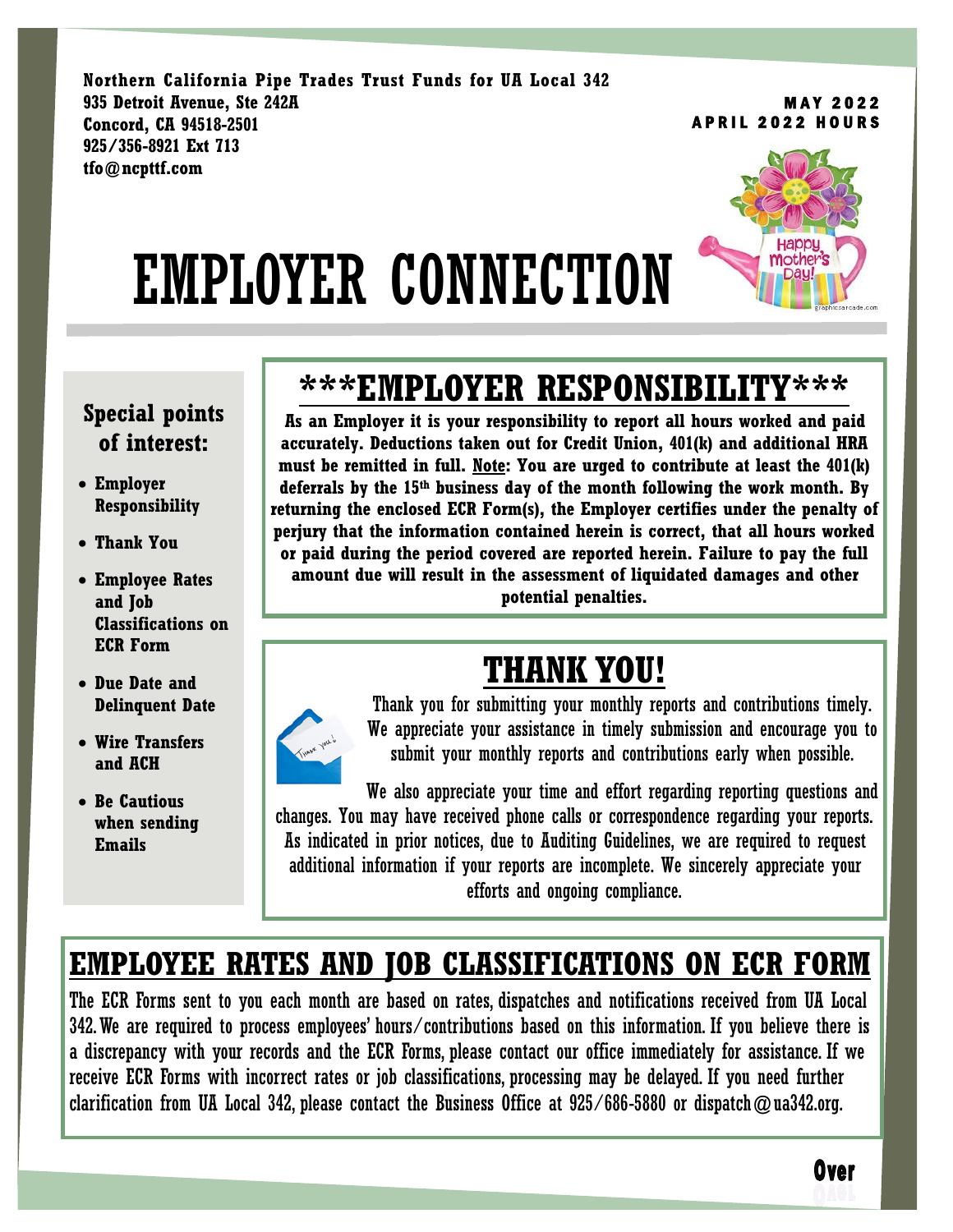**Northern California Pipe Trades Trust Funds for UA Local 342 935 Detroit Avenue, Ste 242A Concord, CA 94518-2501 925/356-8921 Ext 713 tfo@ncpttf.com**



#### **DUE DATE AND DELINQUENT** As a reminder, *reports and contributions are <u>due</u> and payable at the bank by the 15<sup>th</sup> of the month following* the work month, and are delinquent if not received at the bank by the 20th **(you are urged to**  Important Date! **contribute at least the 401(k) deferrals by the 15 th business day)**. Failure to report and pay timely, or issuance of a non-sufficient funds check, will result in assessment of Liquidated Damages and Interest Charges. **Wire Transfers and ACH**

If you would like to submit your payment via Wire Transfer or ACH, contact us at 925/356-8921 Ext. 713 or via email at *tfo@ncpttf.com*.

#### **BE CAUTIOUS WHEN SENDING EMAILS**



We request that any emails and attachments sent from your office which contain your employees' personal information be encrypted or the information redacted. Our office can identify Plan Participants based on their first **O** initial, last name and the last four digits of their Social Security Number; therefore, the use of a full Social Security Number is unnecessary.

As required by HIPAA, ERISA, and California Privacy Law, the Plan has a legal obligation to protect the privacy of our Plan Participants. In accordance with California Civil Code 1798.81, **businesses are encouraged to safeguard personal information of California residents, and to protect such information from unauthorized access and disclosure. The use of a name or partial name and full Social Security Number falls under the category of personal information**.

For further information on the safeguarding of personal information, please refer to the California Office of Privacy Protection's "Recommended Practices on Protecting the Confidentiality of Social Security Numbers" which provides businesses with guidelines for safeguarding Social Security information, including email encryption. Their website is located at: [www.privacy.ca.gov.](http://www.privacy.ca.gov)



**Reports & Contributions Due: 5/15/2022**

**Delinquent if Not Received By: 5/20/2022**

**Our Office, UA Local 342, and the Credit Union will be closed 5/30/2022 in observance of** 

| <b>MAY 2022</b>             |            |                |                  |               |     |            |
|-----------------------------|------------|----------------|------------------|---------------|-----|------------|
| <b>Sun</b>                  | <b>Mon</b> | <b>Tue</b>     | <b>Wed</b>       | <b>Thu</b>    | Fri | <b>Sat</b> |
| $\boldsymbol{\eta}$         | $\it 2$    | $\mathfrak{Z}$ | $\boldsymbol{4}$ | $\mathcal{L}$ | 6   | 7          |
| 8                           | 9          | 10             | 11               | 12            | 13  | 14         |
| $\mathcal{F}_{\mathcal{D}}$ | 16         | 17             | 18               | 19            |     | 21         |
| 22                          | 23         | 24             | 25               | 26            | 27  | 28         |
| 29                          |            | 31             |                  |               |     |            |

**Memorial Day If you have any questions, please contact the Employer Compliance Department at** 925/356-8921 Ext. 713 or via email at tfo@ncpttf.com. Thank you.